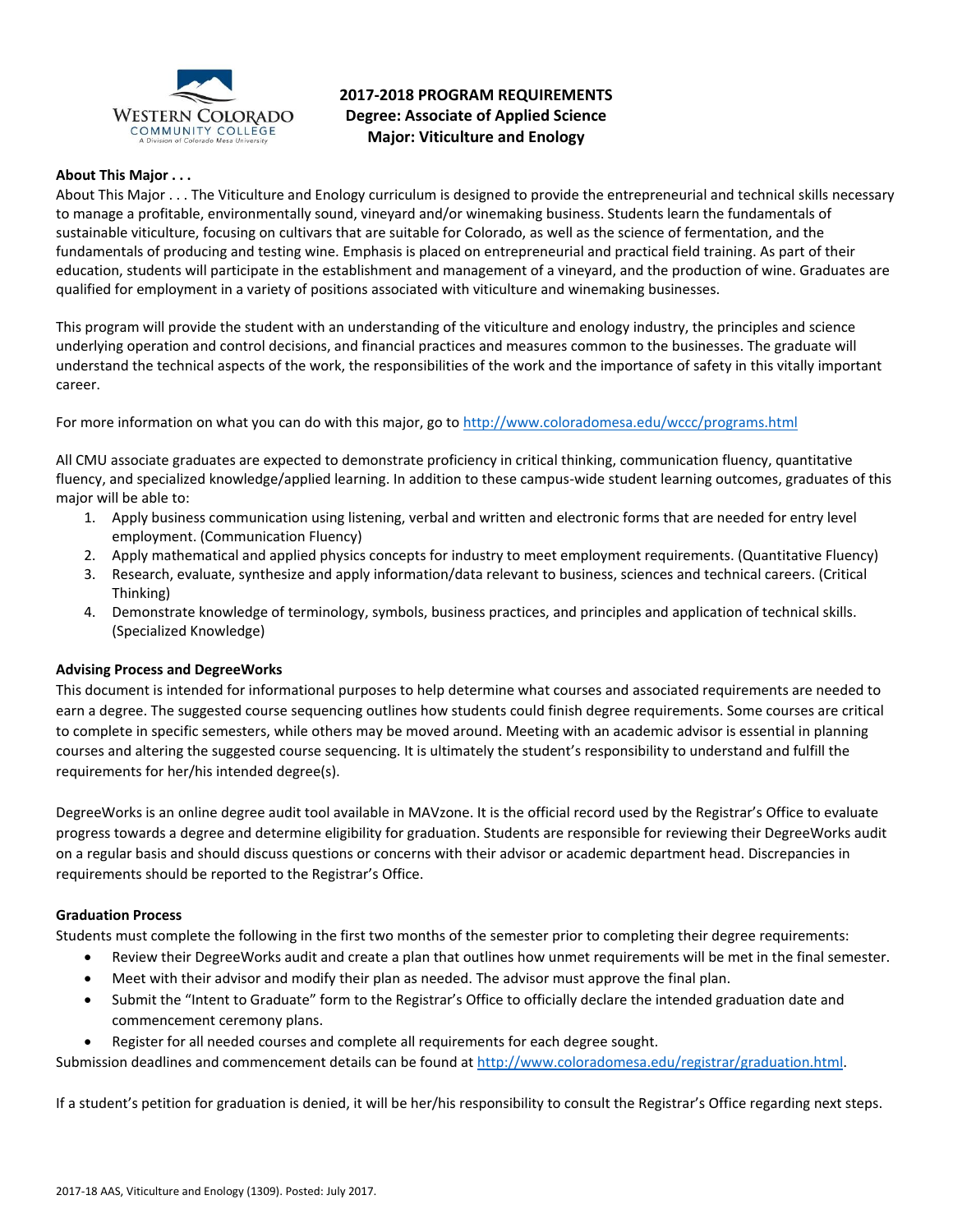# **INSTITUTIONAL DEGREE REQUIREMENTS**

The following institutional degree requirements apply to all CMU/WCCC AAS degrees. Specific programs may have different requirements that must be met in addition to institutional requirements.

- 60 semester hours minimum.
- Students must complete a minimum of 15 of the final 30 semester hours of credit at CMU/WCCC.
- 2.00 cumulative GPA or higher in all CMU/WCCC coursework.
- A course may only be used to fulfill one requirement for each degree/certificate.
- No more than six semester hours of independent study courses can be used toward the degree.
- Non-traditional credit, such as advanced placement, credit by examination, credit for prior learning, cooperative education and internships, cannot exceed 20 semester credit hours for an AAS degree.
- Pre-collegiate courses (usually numbered below 100) cannot be used for graduation.
- Capstone exit assessment/projects (e.g., Major Field Achievement Test) requirements are identified under Program-Specific Degree Requirements.
- The Catalog Year determines which program sheet and degree requirements a student must fulfill in order to graduate. Visit with your advisor or academic department to determine which catalog year and program requirements you should follow.
- See "Requirements for Undergraduate Degrees and Certificates" in the catalog for a complete list of graduation requirements.

### **PROGRAM-SPECIFIC DEGREE REQUIREMENTS**

- 65 semester hours total for the AAS, Viticulture and Enology.
- A minimum of 16 semester hours taken at CMU in no fewer than two semesters.
- A "C" or better must be achieved in coursework toward major content area.

### **ESSENTIAL LEARNING REQUIREMENTS** (15 semester hours)

See the current catalog for a list of courses that fulfill the requirements below. If a course is an Essential Learning option and a requirement for your major, you must use it to fulfill the major requirement and make a different selection for the Essential Learning requirement.

# **Communication** (6 semester hours)

- $\Box$  ENGL 111 English Composition (3)
- $\Box$  Select one of the following courses:
	- ENGL 112 English Composition (3)
	- SPCH 101 Interpersonal Communication (3)
	- SPCH 102 Speechmaking (3)

# **Mathematics** (3 semester hours)

□ MATH 107 - Career Math (3) or higher

#### **Other Essential Learning Core Courses** (6 semester hours)

- $\square$  Select one Social and Behavioral Sciences, History, Natural Sciences, Fine Arts or Humanities course (3)
- $\square$  Select one Social and Behavioral Sciences, History, Natural Sciences, Fine Arts or Humanities course (3)

#### **OTHER LOWER-DIVISION REQUIREMENTS**

#### **Wellness Requirement** (2 semester hours)

- $\Box$  KINE 100 Health and Wellness (1)
- $\Box$  Select one Activity course (1)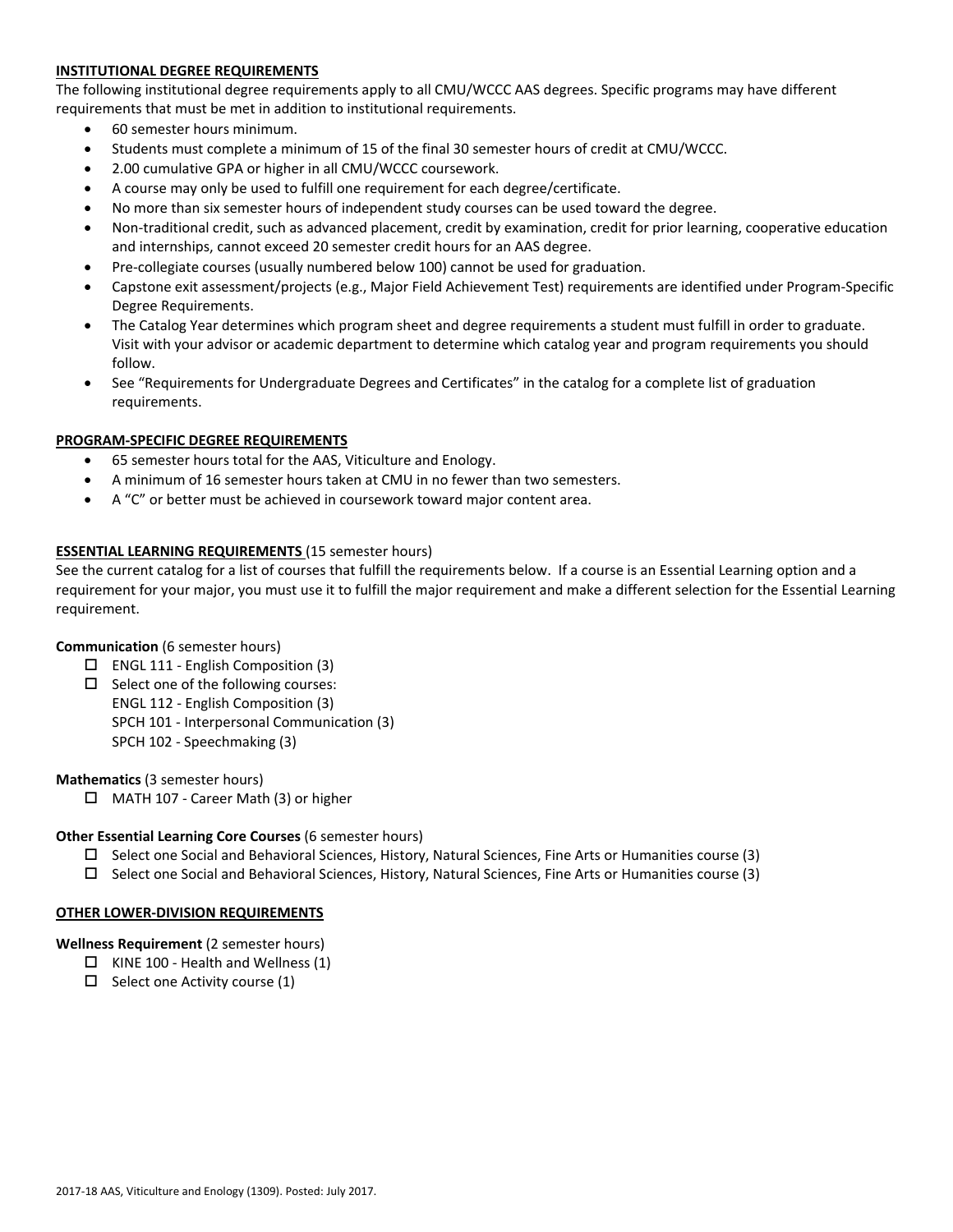### **AAS: VITICULTURE AND ENOLOGY** (48 semester hours, must earn a "C" or better in each course.)

- AGRS 100 Practical Crop Production (3)
- $\Box$  AGRS 100L Practical Crop Production Laboratory (1)
- AGRS 101 Fermented Beverages (3)
- $\Box$  AGRS 104 Agriculture Chemistry (3)
- AGRS 106 Fermentation Science (2)
- $\Box$  AGRS 106L Fermentation Science Laboratory (1)
- AGRS 130 Vineyard Establishment and Management (3)
- AGRS 130L Vineyard Establishment and Management Laboratory (1)
- $\Box$  AGRS 165 Winemaking I (3)
- AGRS 165L Winemaking I Laboratory (1)
- AGRS 170 Sensory Analysis (3)
- AGRS 189 Viticulture Practicum (3)
- AGRS 202 Winery Operation and Marketing (3)
- AGRS 205 Farm and Ranch Management (3)
- AGRS 240 Introduction to Soil Science (3)
- $\Box$  AGRS 240L Introduction to Soil Science Laboratory (1)
- $\Box$  AGRS 245 Winemaking II (2)
- $\Box$  AGRS 245L Winemaking II Laboratory (1)
- AGRS 255 Viticulture Harvest and Post-Harvest Management (2)
- AGRS 255L Viticulture Harvest and Post-Harvest Laboratory (1)
- $\Box$  AGRS 270 Science of Winemaking (2)
- $\Box$  AGRS 275 Winemaking III (3)